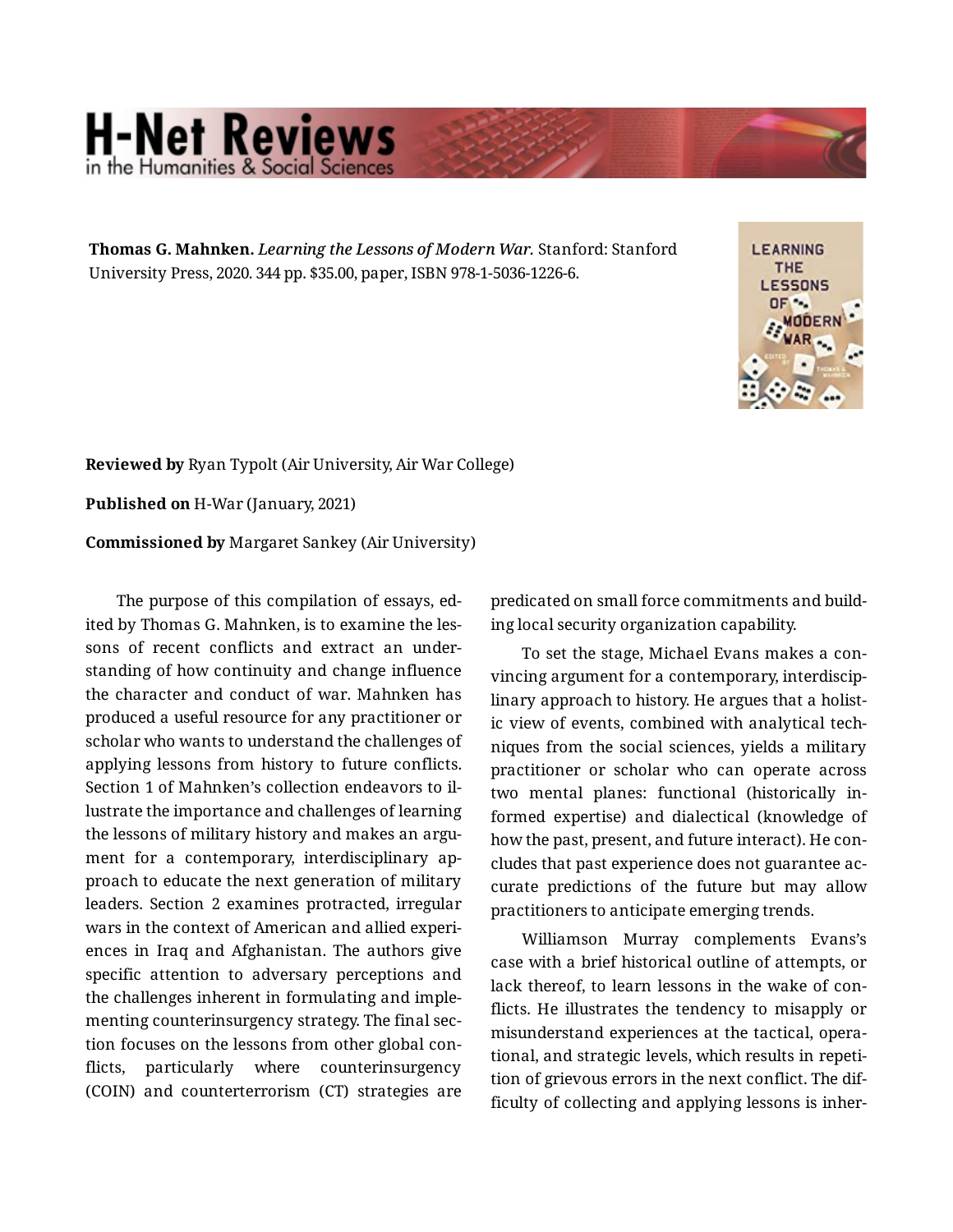ent in the process because it requires practitioners to challenge their assumptions and basic beliefs. Additionally, he states that a successful lessonslearned process, regardless of the level, requires an open and honest organizational culture led by people who value debate and analysis.

Section 2 begins as Peter R. Mansoor and Ben Barry make the case that Iraq's primary lesson for policymakers is to carefully consider the decision to initiate a war before committing the nation's re‐ sources. War should not be the primary option, based on optimistic assumptions and inadequate contingency planning, but a last resort. There is myriad literature on the 2003 invasion of Iraq and thus there is nothing particularly revelatory in either analysis. Both authors do a good job of as‐ sessing the failure of US planners to account for the difficulty of postconflict stability operations and note the recurring theme of tactical and oper‐ ational skill dissociated from strategic success. Barry makes an additional assessment of the Brit‐ ish experience as a member of the coalition and outlines how battlefield adaptation in twenty-firstcentury warfare must occur more quickly than in the past.

Kevin M. Woods rounds out the section on Iraq with a useful summary of the Iraqi strategic perspective. He reveals that Saddam prioritized re‐ gime security against an internal uprising ahead of regional threats or a United States invasion to depose him. Woods asserts that Iraqi political-stra‐ tegic factors had the most impact on how Iraq's military prepared for the conflict because it was internally focused. Without disparaging the tactic‐ al and operational skill of coalition forces, Woods makes the case that lessons learned from Iraq must incorporate the Iraqi leadership perspective to avoid codifying incorrect assessments of suc‐ cess into future doctrine.

The final chapters of section 2 are devoted to analysis of CT, COIN, and efforts to build local se‐ curity capability in Afghanistan. Carter Malkasian, Theo Farrell, T. X. Hammes, and Todd Greentree

explore the difficulty both the United States and Britain encountered as they pursued mixtures of CT and COIN strategies against the Taliban and al-Qaeda. The authors note that the allure of CT is a focus on killing enemy fighters and leadership, of‐ ten with unmanned attack platforms or special operations forces (SOF), with fewer personnel re‐ quired for security operations among the populace. The military and political leadership of both coalition partners was slow to fully commit to the more manpower-intensive, time-consuming COIN mission. During the delay, public support in the United States and Britain waned. In addition to slow adaptation to COIN, innovations were poorly disseminated throughout the force, which further retarded successful operations. The expanded time to adapt and innovate, while executing a strategy disconnected from the economic and political conditions at home, led to delayed Afghan security capacity. Finally, the authors note that poor post‐ conflict stabilization planning, combined with in‐ adequate political, social, and cultural awareness, led to disjointed interagency efforts and a stale‐ mate in Afghanistan.

Section 3 contains analysis of case studies where military adaptation, innovation, and whole of government alignment yielded largely success‐ ful outcomes. Ahmed S. Hashim examines Sri Lankan efforts to battle the Liberation Tigers of Tamil Eelam, noting that, while the process took time, government counterinsurgency operations eventually succeeded as they adapted and syner‐ gized across agencies. The Sri Lankan government has the distinction of being the first organization to defeat an insurgency in the twenty-first century.

David S. Maxwell supplements Hashim's as‐ sessment of successful COIN efforts with his own analysis of Operation Enduring Freedom-Philip‐ pines. He claims that successful COIN was largely the result of effective relationships, intelligence sharing, interagency coordination, and influence operations to enhance Philippine government le‐ gitimacy. Special operations in support of a host

2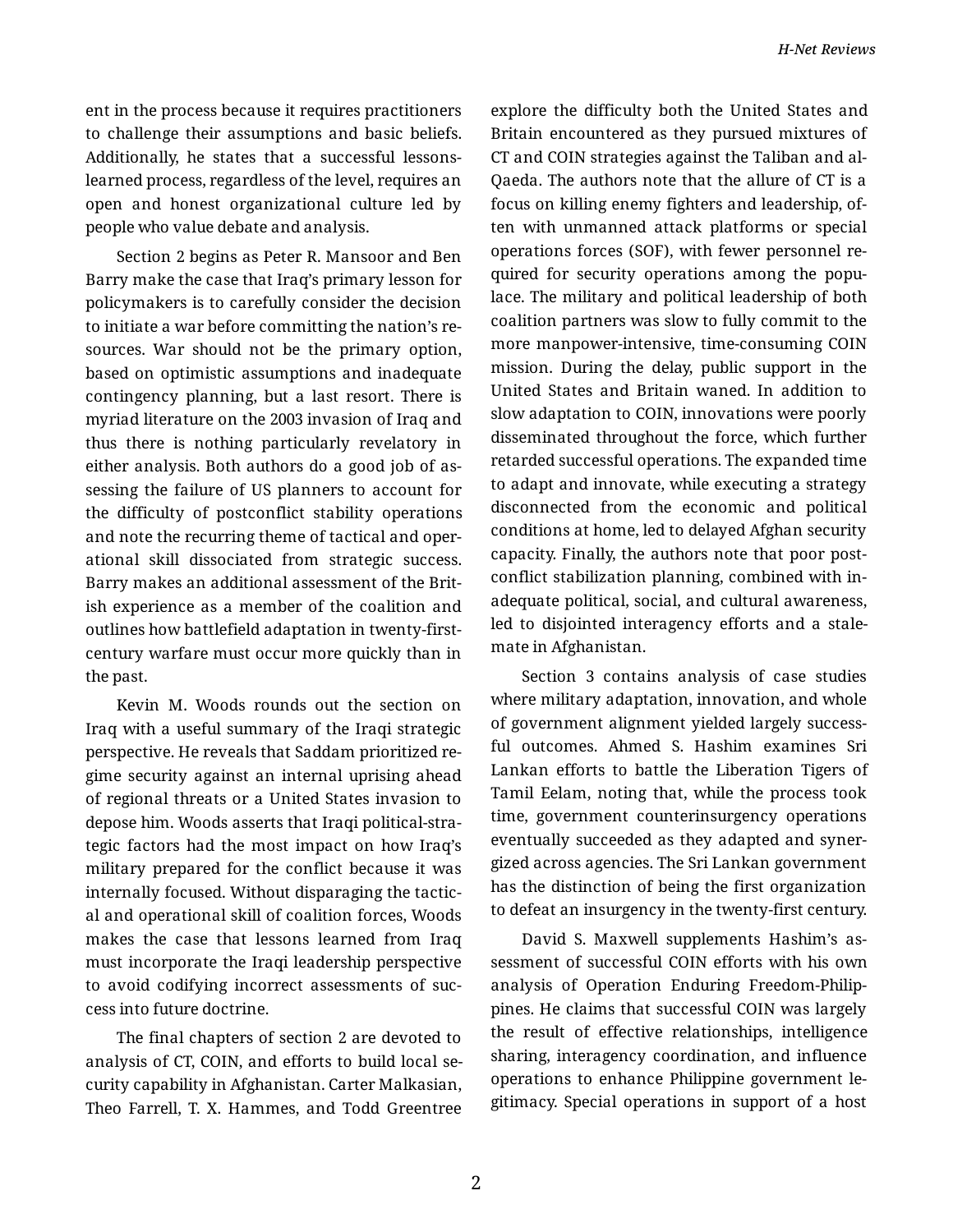nation require trained personnel who can support and assist while focusing on the long-term strategy rather than short-term tactical gains.

In the final chapters, Svante E. Cornell exam‐ ines Russian performance in Georgia and Ukraine followed by Phillip A. Petersen's discussion of emerging Russian military doctrine and exercises. Both authors note that Russia appears to have made a deliberate decision to change its interna‐ tional behavior and no longer follows established political norms. Cornell analyzes how Russia learned from its experience of nonlinear warfare during the Georgian conflict and applied the les‐ sons to Ukraine. He argues that Russia's "hybrid war" approach is a mix of strategic planning and operational opportunism. He also states that Rus‐ sian leaders seem particularly unhappy that Or‐ thodox Christian Georgia and Ukraine are trying to assert themselves. He argues that this displeas‐ ure is because of their lack of respect for Russia given their shared religious affiliation as former Soviet republics. He contrasts Russia's valuesbased motivation in dealings with Georgia and Ukraine to the more business-like approach to‐ ward non-Orthodox states.

Petersen rounds out the Russia discussion by analyzing the General Staff's adaptation to Amer‐ ican "noncontact" and "netcentric" warfare. He provides a compelling case for how Russia is seek‐ ing to overcome its loss of strategic depth on the western border and attempting to compensate for weaknesses by adopting an asymmetric strategy.

*Learning the Lessons of Modern War* provides a useful, interdisciplinary look at the challenges in‐ herent in seeking to adapt and innovate as states prepare for, and conduct, warfare. Recurring themes arise throughout the compilation. First, it is a challenge to learn from history because it is diffi‐ cult to separate enduring truths from those unique to a specific conflict. Second, institutional adapt‐ ability and willingness to innovate are critical. Co‐ ordinated, flexible strategy from the whole govern‐ ment is critical to any conflict, particularly in the context of the COIN cases presented throughout. Finally, it is vital to study adversary perspectives. The discussions of Iraq and Russia clearly indicate that misunderstanding and misperception are even more likely when practitioners do not give appropriate consideration to how those on the oth‐ er side of the hill view the world. It is clear that practitioners in future conflicts will face events that span the intensity spectrum and success will require innovation, adaptation, and strategic alignment, with a strong desire to learn from the past.